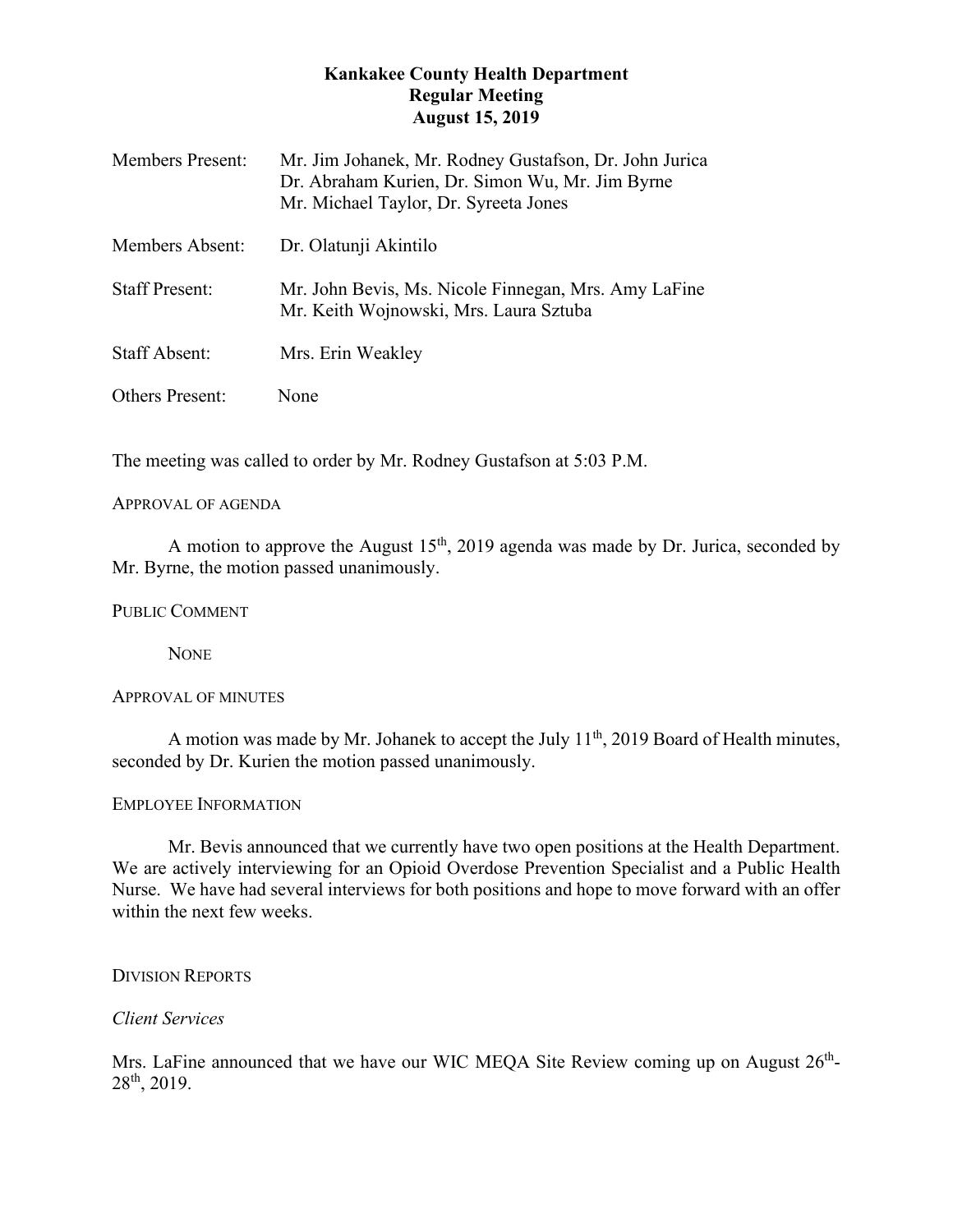Mrs. LaFine also shared that we are currently participating in the Mexican Consulate Immunization Event being held August  $15<sup>th</sup>$  and August  $16<sup>th</sup>$ , 2019. This event is a collaboration with IDPH and the Mexican Consulate in which we administer Hepatitis A and MMR vaccinations to individuals who are there to renew their license and passports.

Mrs. LaFine then announced that we have a new program starting called Vaccines for Adults, in which uninsured adults without proper vaccinations are able to get vaccinated at the Health Department starting August 14<sup>th</sup>, 2019. She also noted that you cannot use this for Medicare part B unless there is an outbreak.

### *Environmental Health*

Mr. Wojnowski updated the Board on the Heartland Virus. He explained that last summer we had a resident with a positive case of the Heartland Virus. After assembling a team last year and doing a tick drag, we were unable to collect any ticks because of the time of the year in which it was done. This year, we re-assembled a team and were able to collect an abundance of ticks, of which ten tested positive for the Heartland Virus. Environmental Health notified the owner of the property of the findings and Mr. Wojnowski did an interview with WVLI regarding the report and educating the public on tick safety.

### *Health Promotion/Community Outreach and Planning*

Mrs. Sztuba updated the Board on the AmeriCorps program that we introduced at the July Board of Health meeting. We found out that we were accepted as a host site for the AmeriCorps program. At this point, we have received information regarding the position and have moved forward with posting it on our website. We will continue to update the Board as we progress and move forward with the interview process.

Mrs. Sztuba also announced the upcoming Kankakee County Cross-Systems Collaboration Meeting in which Dr. Chen will be discussing the local movement to become a trauma informed Kankakee county. Mrs. Sztuba encouraged the board to attend the meeting on August  $21<sup>st</sup>$ , 2019 at the I-KAN Regional Instructional Center in Kankakee.

Mrs. Sztuba also shared with the Board our partnership for a healthy community MAPP handout. Mrs. Sztuba explained that the team worked with Linkpoint for a very long time to make this reflective of explaining what MAPP is and outlining our top three priorities. She also explained that the handout shows who we are and what we are doing within the community. Mr. Bevis thanked Mrs. Sztuba for all her hard work, as well as all the individuals on the steering committee who were involved in putting this together.

### *Administrator's Report*

Mr. Bevis updated the Board our annual Farmer's Market that we had last week at the Health Department. He explained that this year was unique because it was the first time that we had a car seat safety check event onsite in conjunction with the Farmer's Market. This is an exciting event that we host at the Health Department because we receive a Grant through WIC that allows us to invite community agencies and vendors that keep clients and children engaged through activities like reading while parents have time to shop for healthy fruits and vegetables using their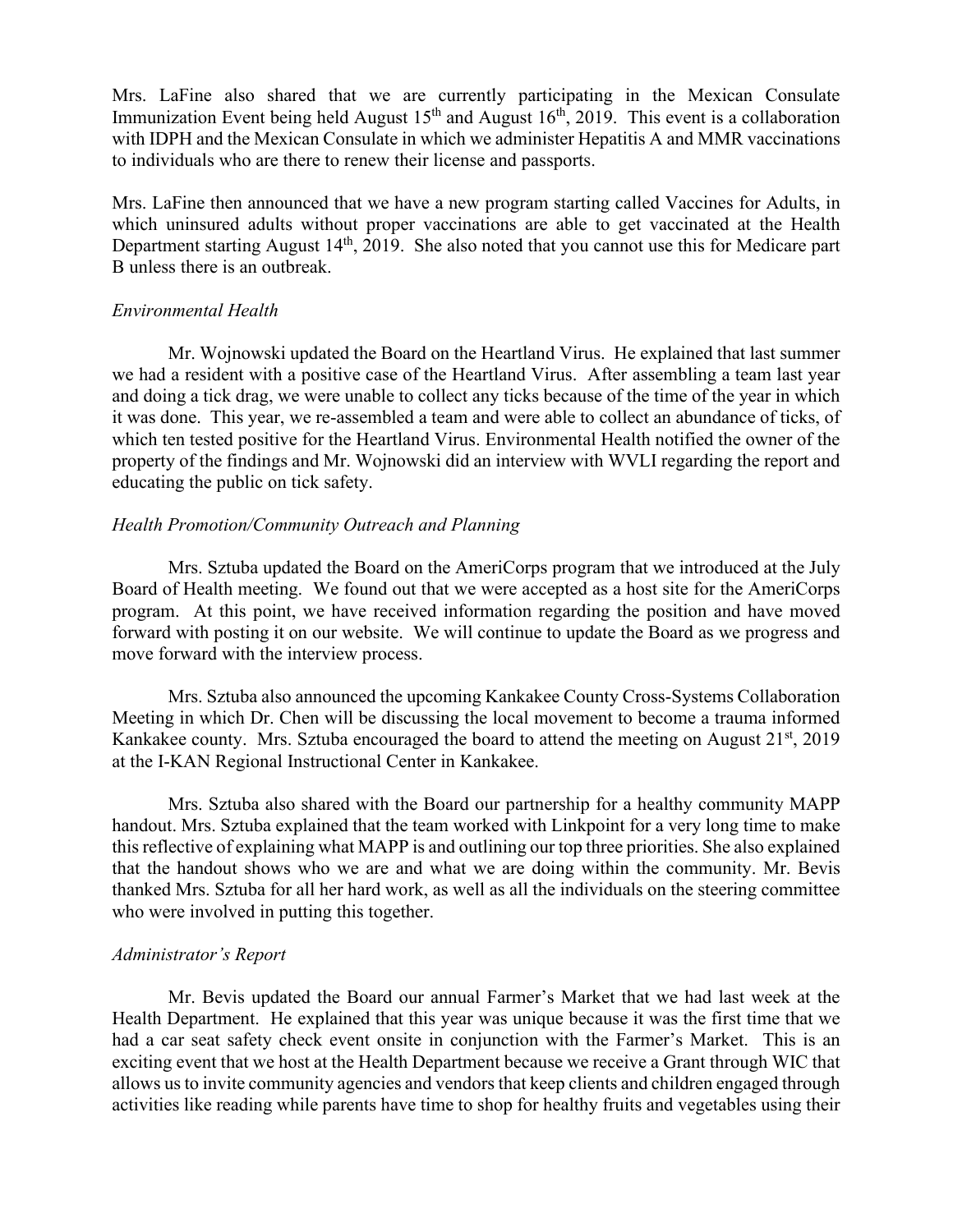WIC coupons to purchase the produce. We were excited to be able to do a total of forty-one car seat safety checks by having two certified employees on staff, as well as the help of other volunteers from the State Police Department who came out to lend a hand. Last year, we were recognized as being one of the top Farmers Markets for coupons being distributed. This year, we are excited to announce that we exceeded that number by three hundred and seventy-six.

#### ADMINISTRATIVE REPORTS

### *Financial Status*

Mr. Bevis explained now that we have finished out the grant year, the June 2019 financials are final. As you can see, we should be a 58.3% of revenues for the year, and we were at 49.20%. Again, the main reason is that we hadn't yet received the property tax distribution. We did receive word that we will be able to claim Federal Med Match money for FY19, and we have received and sent in claims for the first three quarters of FY19; we are still waiting on the  $4<sup>th</sup>$  quarter report. All other grant billing is complete. As of the end of June, we had billed and were owed over \$378,000 due to grant spend outs and amounts owed back to July 2018. You will also see on the expense page, the machinery and equipment line item is way over the budgeted annual amount. This is due to the purchase of equipment allowed as a one-time amendment to the Local Health Protection Grant, where we purchased refrigerators, freezers, portable refrigerators and freezers, data loggers, the generator notification system, new chairs for all employees, and the Lead Care Analyzer. It should be noted that all this equipment is covered/claimed out of grants, so it will all be recouped when we receive payment. Outside contracting is high because we purchased billboards for the Opioid grant, the Tobacco grant, and the Local Health Protection Grant. Pharmaceutical supplies are high because we purchased almost \$35,000 of Narcan in June. Overall, as of the end of June, we were at 59.82% of expenses, so barely over the annual budget of 58.3%.

For July, we finally received our first property tax distribution and we also started seeing some of the grant payments come in that we billed through June. We should be at 66.6% of the year for revenue, and we are at 62.18%. For expenses, it was a typical month, and we ended July at 66.88% of expenses.

We would also like to note that the money market account is now open and operating. We received confirmation that the money was transferred from IPTIP to the checking account on 7/10/19, so the Money Market was opened 7/11/19. We have already received our first interest deposit on the money market account for July 31, 2019 of \$1319.04, whereas typically we would only see about \$200 of interest when it was sitting in the bank. Overall, our interest went from about \$2700-2800, to \$3555.61 for July 2019.

As of today, we are still owed approximately \$144,233 from that \$ 378,000 that we were owed through June 2019, so we have received approximately \$233,000 in July and the first two weeks of August. We are keeping our eye on the checking account balance, but as of right now it looks promising that the State will continue to be able to pay us as promised. Dr. Jurica made a motion to approve the June and July 2019 Financial Reports, seconded by Dr. Wu, the motion passed unanimously.